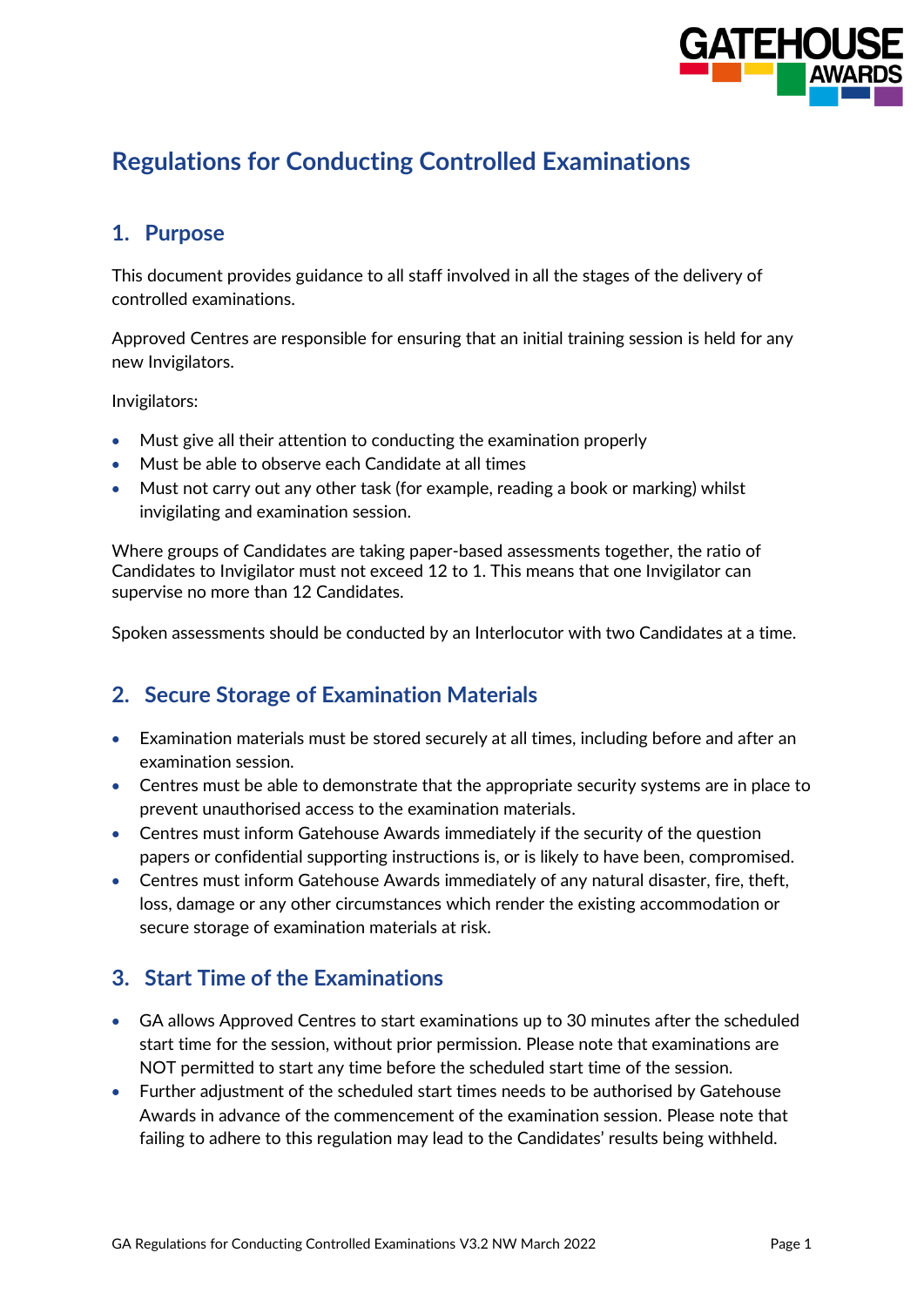

# **4. Mixed Level Examinations**

- Gatehouse Awards does not permit Approved Centres to conduct examinations for different level qualifications at the same time, in the same room.
- Candidates sitting examinations must be within a cohort of other Candidates sitting the same examination for the same level qualification.
- Conducting mixed level examinations is prohibited due to the potential disadvantage caused to those Candidates taking the longer examinations being disturbed by the movement of others taking a shorter examination.
- Approved Centres may only conduct examinations for different levels at the same time and/or day if they have sufficient rooms and resources for these to be invigilated in separate rooms.

## **5. Examination Premises**

- Candidates must sit their examinations at the Approved Centre's registered address (this includes satellite locations) unless alternative locations have been authorised by Gatehouse Awards in advance.
- If the examinations are taking place away from the Approved Centre's registered address, examination materials must be taken to the examination venue by a member of centre staff.

# **6. Examination Room**

- Centres must ensure that the size of the examination room is appropriate to the size of the cohort examined in line with the regulations that follow.
- The examination room must be free of all items that could be used by the Candidate as prompts, e.g. word lists, posters etc.
- The examination room should be in a quiet area of the building free from any extraneous noise which could affect Candidates' performance.
- Notices requesting that a quiet environment is maintained, that mobile telephones are switched off and that no one should enter should be posted outside the room.
- The examination room must contain a suitable number of desks (tables) and chairs, arranged in such way that a minimum distance of 1.25m is maintained between the centre of each Candidates' work station (unless partitions are used)\*
- Desks can be shared, provided that the minimum distance is maintained.
- All Candidates should be facing the same direction.
- Candidates must not be seated with their back to the Invigilator.
- Chairs with attached side-desks are not permitted unless they allow the Candidate to work with all relevant materials side-by-side.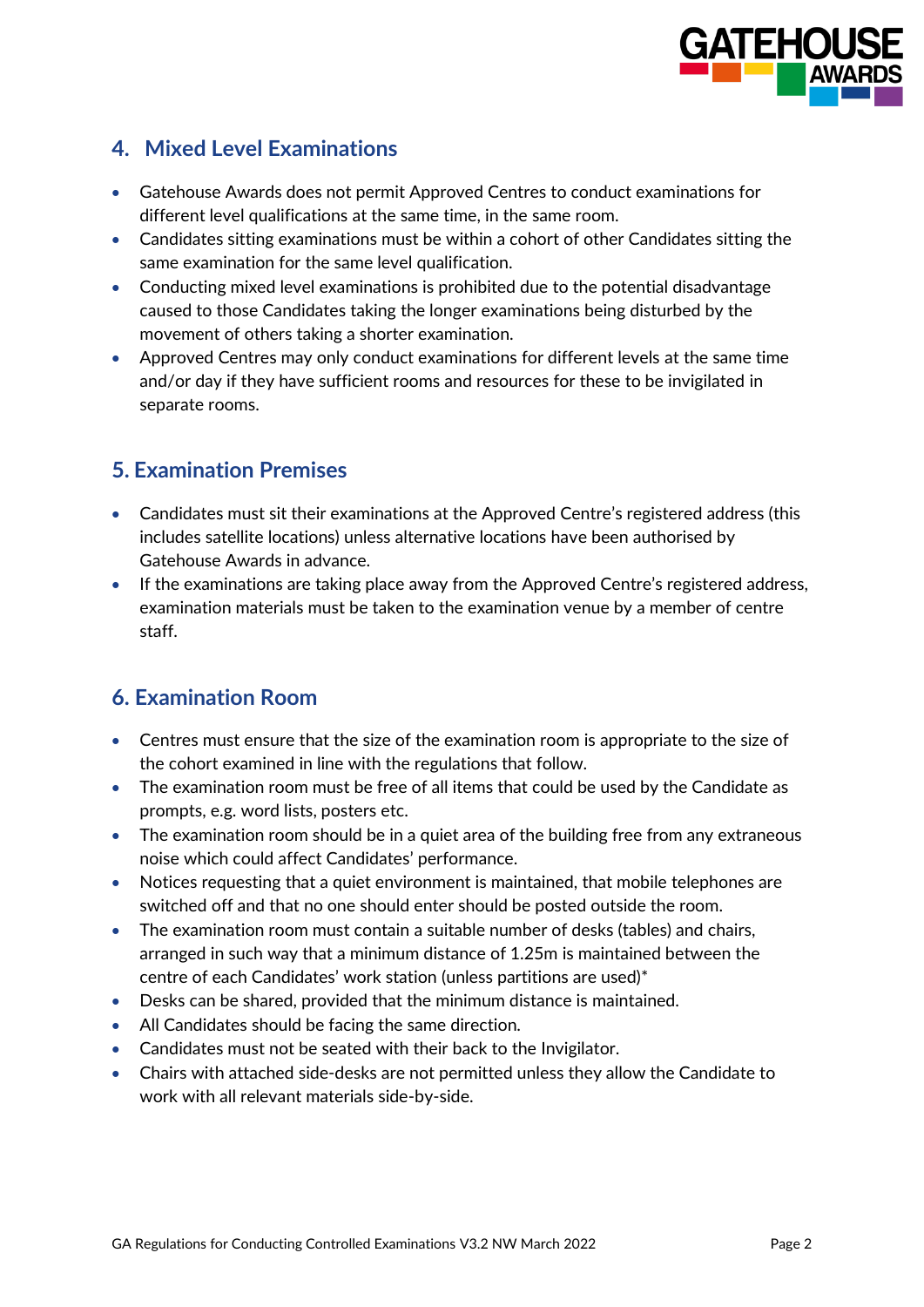

#### \***Use of partitions during regulated examinations**

If partitions are used, the following conditions apply:

- partitions must be of sufficient size to effectively prevent candidates from seeing each other's work.
- each candidate must be given sufficient desk space to be able to see all the relevant examination materials and work comfortably.
- each candidate must be able to see a clock or have a watch this must not be their mobile phone.
- the candidates do not all have to face the same direction, but the invigilator must assure themselves that they are able to effectively monitor for any signs of possible malpractice in the form of candidates accessing unauthorised materials.
- we strongly discourage an arrangement where the candidates' desks are facing the wall and the invigilator is only able to see their back during the examination, particularly during the writing assessment.

### **7. Resources for the Examination**

- Candidates may be allowed to use additional resources, such as dictionaries or calculators, only if their use is permitted in the relevant qualification specification.
- Candidates must be given prior notice if they are responsible for bringing any materials needed for the examination.
- If Candidates have any unauthorised material in an examination (whether or not they intend to use it), this may be considered as malpractice.

### **8. Authorised / Unauthorised Materials**

- The Centre must provide a designated, secure area where Candidates can store personal items during the exam, preferably outside the exam room. No smoking, eating or drinking is allowed in the exam room, except for water in a plastic bottle.
- Authorised materials include photo ID, pens, pencils, erasers, water in plastic bottles, medicine.
- Examples of unauthorised materials for placing in the designated area: mobile phones, cameras or any other electronic items, correction fluid / tape, paper, bags, handbags, luggage.

# **9. Invigilation arrangements for Candidates with access arrangements not requiring prior approval from Gatehouse Awards.**

For a full list of access arrangements not requiring prior approval from Gatehouse Awards please refer to *Candidate Access Policy and Procedures.*

a) Amplification equipment, coloured overlays, colour charts, low vision aid / magnifier.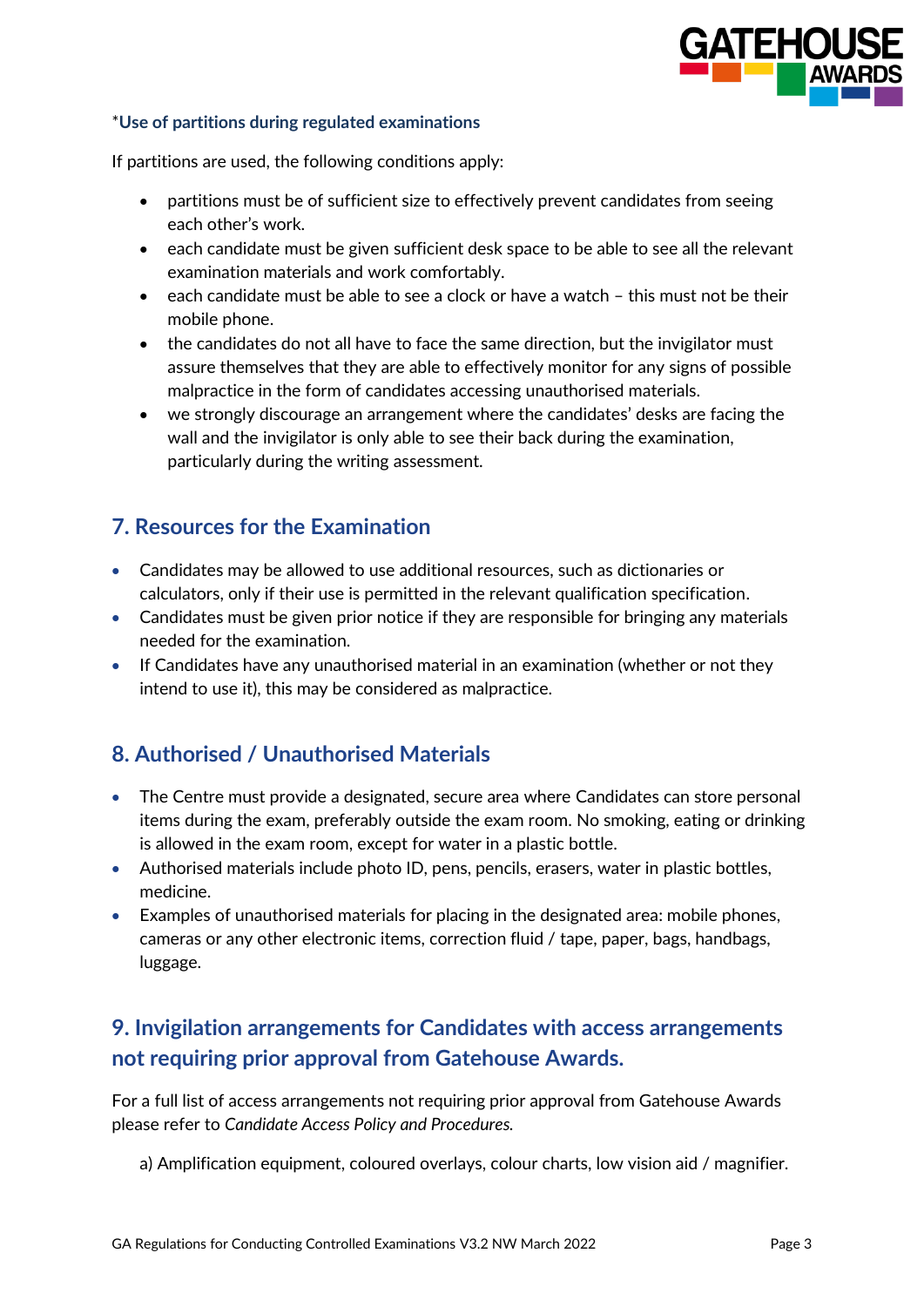

b) Colour naming by the Invigilator for Candidates who are colour blind

Please note that this arrangement will not be permitted where the ability to identify specific colours forms part of the assessment objectives.

### **10. Examination Conduct**

#### **As Candidates enter the room, the Invigilator should inform them:**

- to place their belongings at the back of the room away from the examination area, unless a designated area is located outside of the examination room.
- that mobile phones must be switched off. Using the 'vibrate' mode is not acceptable as it may interfere with the listening test equipment.
- that the use of any other electronic devices or mobile phones ringing will be treated as malpractice.
- that they must present their identification and place it on the desk.
- what authorised materials are allowed in the examination area.

#### **Once Candidates are seated, the Invigilator should:**

- Welcome them to the session and provide instructions on health and safety as necessary (for example, what to do in the event of a fire alarm sounding).
- Carry out identity checks. This will involve confirming that the photograph in the identification corresponds with the person taking the exam and confirming that the name on the identification corresponds with the name on the exam paper once the Candidate has received the paper and completed their name.
- Explain that they must not talk, copy or use any unauthorised items or they may be disqualified.
- Explain that they must not leave the examination room without obtaining the Invigilator's permission.
- Allow Candidates opportunity to ask any questions relating to the examination instructions or process and provide confirmation/clarification where appropriate.
- Request that Candidates check they have the correct level exam paper.
- Provide Candidates with details about the format of the exams (modes and timings, as appropriate to the individual exam being conducted).
- Write down the start and finish times of the examination on the board.
- If not already completed as part of an examination conducted by an Interlocutor, have the Candidate read the 'Instructions to Candidates' and complete the declaration stating that they agree to abide by them.

#### **During the Examination:**

- Candidates may not leave the examination room, except when they have finished their exam, unless accompanied by an Invigilator.
- Any Candidate arriving late to the session may be permitted to sit the examination at the discretion of the Invigilator, providing any other Candidates will not be adversely affected by this.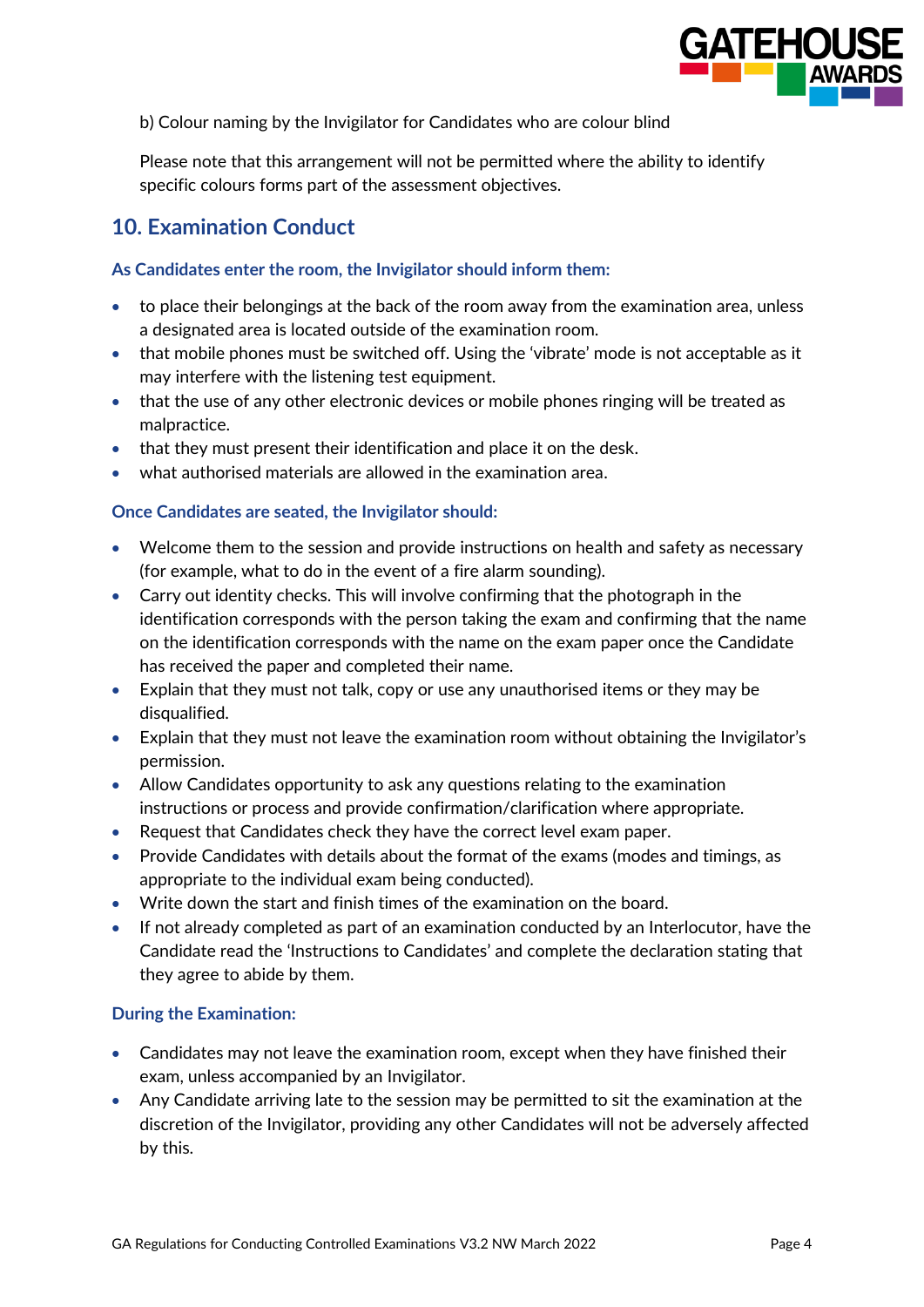

- If any Candidate has a query during the exam which relates to the instructions or exam procedure, an Invigilator may provide assistance. Any assistance must be provided in English language only. An Invigilator must NOT, however, provide any Candidate with any help understanding text in the examination, examination questions or provide guidance on incorrect / correct answers.
- Where Invigilators suspect a Candidate of malpractice they should warn the Candidate that a full report will be made to Gatehouse Awards. The Candidate may then be permitted to finish the paper at the discretion of the Gatehouse Awards Examination Observer. Consideration of a Candidate's papers where malpractice has been suspected / confirmed is at the sole discretion of Gatehouse Awards assessment staff.
- Any Candidate causing a disturbance in the examination session for whatever reason should be required to leave the room and their examination terminated.
- In the case of fire or other alarm, all materials, coats, etc., must be left in the room, and Candidates, Invigilators and the Gatehouse Awards Examination Observer should leave in accordance with the instructions of the staff responsible for the building and/or the instructions posted in the building. Once an all-clear is received, Candidates should (if it is practical) be allowed to resume the exam and additional time allowed to compensate for the stoppage.
- If Candidates require additional writing space, they should be instructed to use the spaces provided in the Candidate examination materials. No additional papers should be used unless specifically allowed in the examination materials guidance
- For examinations involving a listening comprehension element, all the recordings should be played using external speakers at an adequate volume for all Candidates to hear. Alternatively, Candidates should be provided with Bluetooth or wireless headphones that are connected to a single audio source controlled by the centre staff.
- Invigilators should provide information to Candidates regarding timings. The total allocated time for each examination mode can be found in the Candidate Booklet (Exam Paper). An announcement should be made halfway through the permitted time and again at 10 minutes and 5 minutes prior to the end of the allocated time.

# **11. Terminating the Examination:**

- At the end of the session Candidates should be reminded to wait until the examination scripts have been collected by the Invigilator
- Invigilators should make sure that Candidates leave the room with all their personal belongings.
- Invigilators should fully and accurately complete the Examination Report Form.

# **12. Reporting Malpractice:**

Some examples of malpractice which must be reported by the Invigilator:

- Talking.
- Copying / collusion.
- Using unauthorised material, such as dictionaries (unless specifically permitted) or notes.